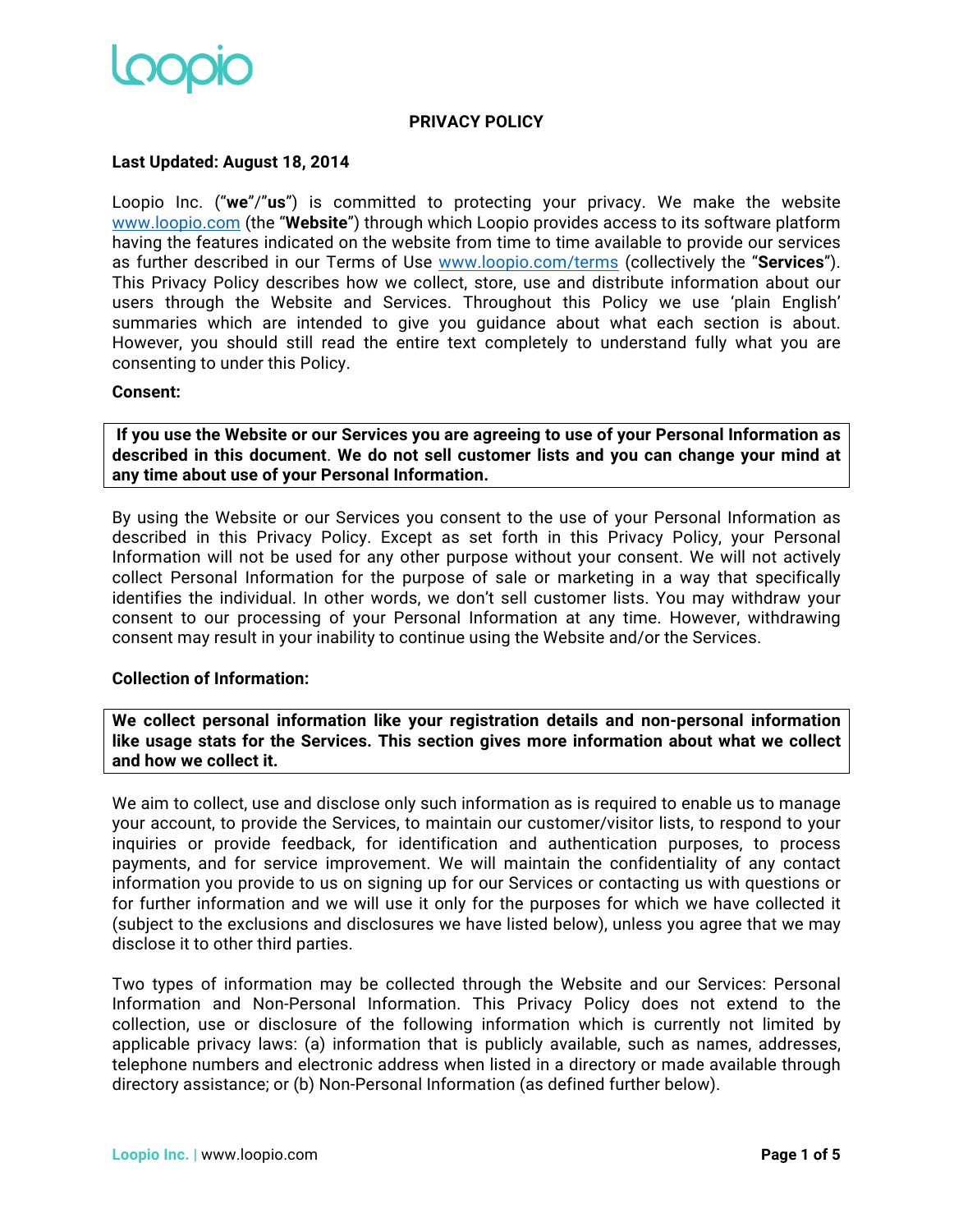"*Personal Information*" is personally identifiable information, such as your name, address, e-mail address, credit card information, birth date and gender. At the time of collection, we will clearly identify the information being collected and the purposes for which it will be used. It is always your choice whether or not to provide Personal Information but if you choose not to provide certain requested Personal Information, in some instances you may not be able to register to use the Website or our Services or be able to access and use the Website at all. In other instances, your choice not to provide certain other Personal Information may mean that you will not be able to use certain features of the Website. We may collect Personal Information in respect of the Website through registration processes; communications with you; information downloads; service use; user support; and surveys.

"*Non-Personal Information*" is information of an anonymous nature, such as an Internet Protocol Address (IP Address), the domain used to access the Website, and the type and version of browser or operating system being used by visitors to the Website or users of the Services. Aggregate information, such as demographic statistics of our users (e.g. average age or geographical allocation of our users), number of visitors, what pages users access or visit, and average time spent on the Website is not considered Personal Information. Similarly, business contact information such as the name, title, business address, e-mail address, or telephone number of a business or professional person or an employee of an organization is not considered Personal Information.

Although the use of certain Non-Personal Information collected, used or disclosed through the Internet as described herein is not restricted (and to the extent that such is the case, the obligations under this Privacy Policy do not apply to such information), we provide information in this Privacy Policy about the collection of such information for the sake of transparency with respect to the operation of the Website. Such Non-Personal Information is collected or derived by us in the course of operating this Website. For example, our web servers may automatically collect Non-Personal Information that is provided through your browser or stored in a cookie when you choose to visit the Website.

# **Use of Information:**

**This section explains how we use information (both personal and non-personal) through your use of the Website and Services. Mostly we use information to provide and improve the Services.**

We collect information for the following purposes:

- Registration: In order to use our Services you must provide certain Personal Information to us such as your full name, company name, email address and phone number. In general, none of your account registration information will be shared with any other users of the Website or our Services who are not in the same company that you are.
- Transactional Notifications: We provide notifications for certain activities relating to your use of our Services despite your indicated e-mail preferences, for example we may send you notices of any updates to our Terms of Use or Privacy Policy.
- Marketing Communications: If you opt-in to receive marketing communications from us, we will keep you up to date on our products and services. You may withdraw your consent to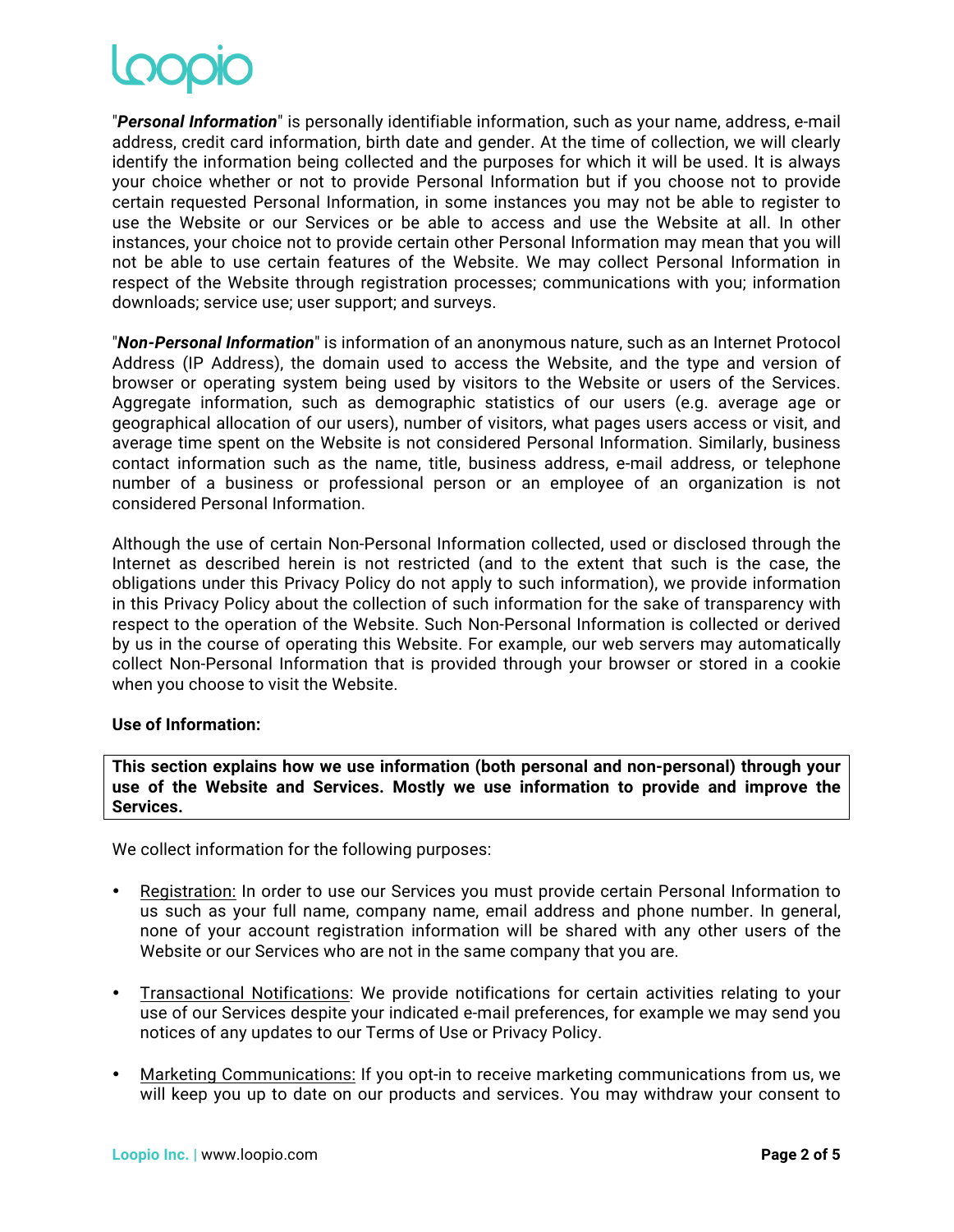

receiving marketing communications from us at any time by following the opt-out instructions in each communication, or by contacting us at support@loopio.com.

- Feedback: We use a third-party provider to solicit feedback from you regarding your experience using our Services. If you choose to provide us with feedback, your username, email address, IP address, and the content of your feedback will also be stored by our thirdparty provider.
- Statistics: We also collect statistics about use of the Services purchased through the Website. This information will be kept confidential, however, aggregate statistics that do not personally identify an individual will be kept by us and such aggregate statistics may be made available to other members or third parties.
- System Logs & Cookies: Cookies are used by us to track content usage and traffic on the Website. A cookie is a feature of your web browser that consists of a text file that is placed on your hard disk by a web server. The Website uses cookies to help it compile aggregate statistics about usage of this Website, such as how many users visit the Website, how long users spend viewing the Website, and what pages are viewed most often. This information is used to improve the content of the Website. You can set your browser to notify you when you are sent a cookie. This gives you the chance to decide whether or not to accept it. If you disable cookies, you may not be able to take advantage of all the features of the Website.

Your IP address is reported by your web browser whenever you visit a page on the Website. This information is recorded together with your registration information on our databases.

If we plan to use your Personal Information in future for any other purposes not identified above, we will only do so after informing you by updating this Privacy Policy. See further the section of this Privacy Policy entitled '*Amendment of this Policy'.*

# **Disclosures & Transfers:**

**You have the right to know who we share your personal information with and where your information goes. This section provides information on both disclosures and transfers. In some cases we need to disclose your information without your consent (e.g. to comply with law).**

We have put in place contractual and other organizational safeguards with our agents to ensure a proper level of protection of your Personal Information (see further *Security* below). In addition to those measures, we will not disclose or transfer your Personal Information to third parties without your permission, except as specified in this Privacy Policy (see further *Important Exceptions* below).

As at the date of this Privacy Policy, we share Personal Information about you in respect of the Website and the Service only with our service providers which include our website host, analytics providers, cloud service providers, customer feedback providers and payment processors. We use servers that are located in the United States and accordingly your Personal Information may be available to Canadian and United States government or agencies under a lawful order, irrespective of the safeguards we have put in place for the protection of your Personal Information.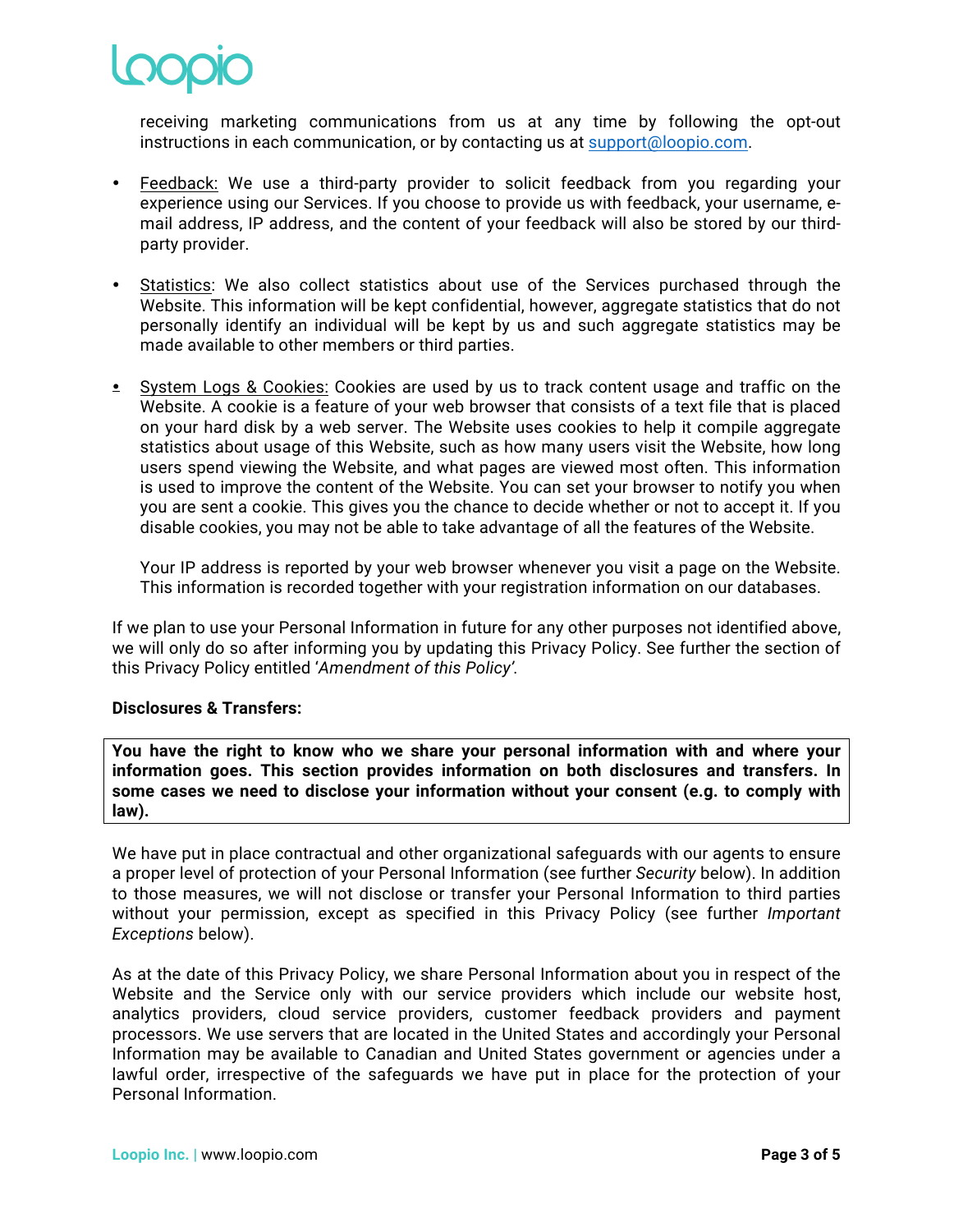From time to time we may employ third parties to help us improve the Website and/or the Services. These third parties may have limited access to databases of user information solely for the purpose of helping us to improve the Website and/or the Services and they will be subject to contractual restrictions prohibiting them from using the information about our members for any other purpose.

*Important Exceptions:* We may disclose your Personal Information to third parties without your consent if we have reason to believe that disclosing this information is necessary to identify, contact or bring legal action against someone who may be causing injury to or interference with (either intentionally or unintentionally) our rights or property, other Website members, other users of the Services, or anyone else (including the rights or property of anyone else) that could be harmed by such activities. We may disclose Personal Information when we believe in good faith that such disclosure is required by and in accordance with the law.

We may also disclose your Personal Information in connection with a corporate re-organization, a merger or amalgamation with another entity, a sale of all or a substantial portion of our assets or stock, including any due diligence exercise carried out in relation to the same, provided that the information disclosed continues to be used for the purposes permitted by this Privacy Policy by the entity acquiring the information.

# **Security:**

**The security of your Personal Information is important to us. This section describes the basics of the types of measures we put in place to protect your information.**

We use commercially reasonable efforts to store and maintain your Personal Information in a secure environment. We take technical, contractual, administrative, and physical security steps designed to protect Personal Information that you provide to us. We have implemented procedures designed to limit the dissemination of your Personal Information to only such designated staff as are reasonably necessary to carry out the stated purposes we have communicated to you.

You are also responsible for helping to protect the security of your Personal Information. For instance, never give out your email account information or your password for the Services to third parties.

# **Retention:**

# **This section describes how and why we keep data after our relationship with you is over.**

We will keep your Personal Information for as long as it remains necessary for the identified purpose or as required by law, which may extend beyond the termination of our relationship with you. We may retain certain data as necessary to prevent fraud or future abuse, or for legitimate business purposes, such as analysis of aggregated, non-personally-identifiable data, account recovery, or if required by law. All retained personal information will remain subject to the terms of this Privacy Policy. If you request that your name be removed from our databases, it may not be possible to completely delete all your Personal Information due to technological and legal constraints.